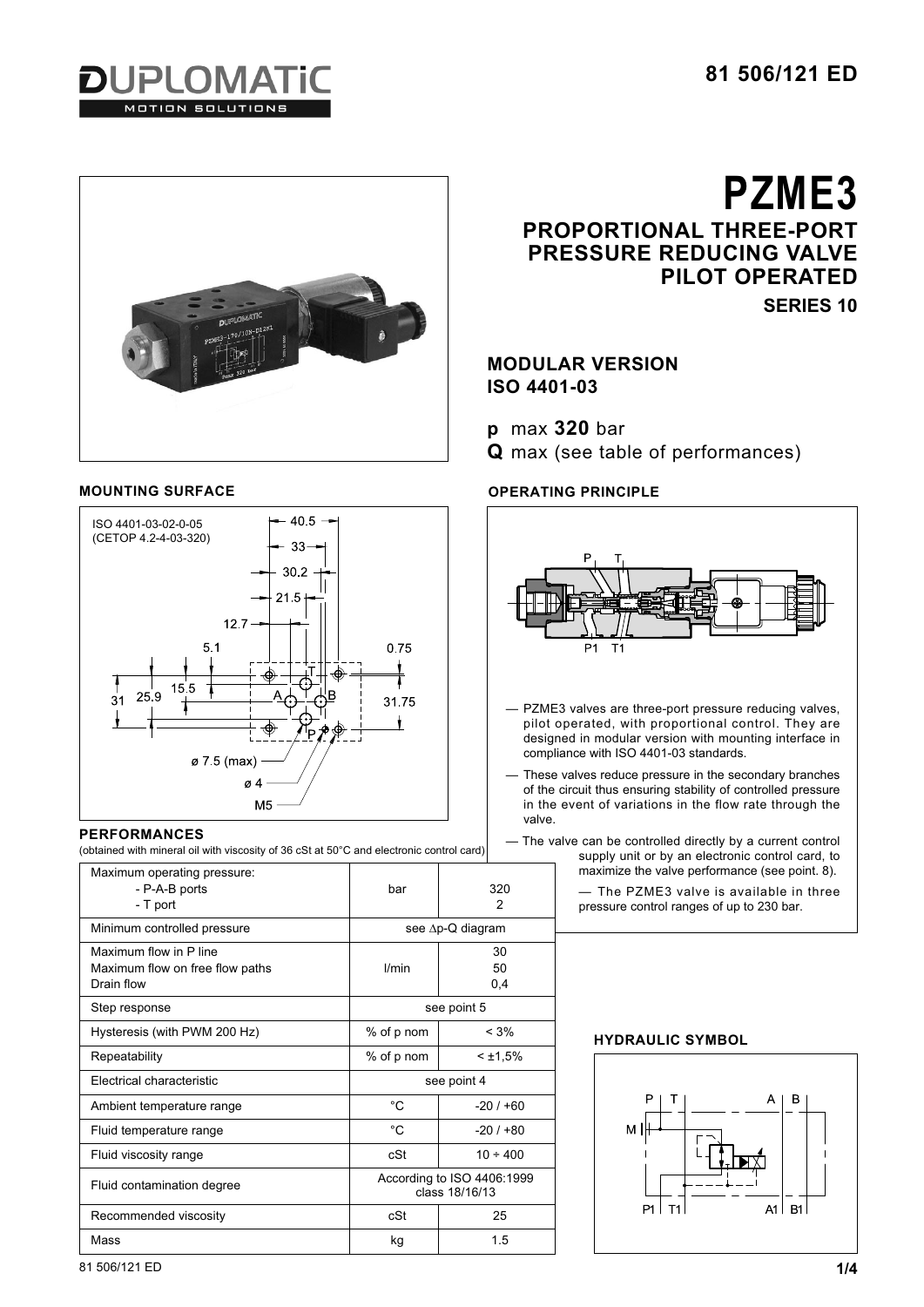

## **1 - IDENTIFICATION CODE**



# **2 - CHARACTERISTIC CURVES**

(measured with viscosity 36 cSt at 50 °C)



The curves have been obtained with working lines closed (without flow).



**PRESSURE CONTROL p = f (I) PRESSURE VARIATION p = f(Q)**



The curves have been obtained with inlet pressure 50 bar greater than nominal pressure.

Pressure values in P1 greater than 50 bar reduce flow values considerably.

1. pressure drops P1→ P

- 2. pressure drop in passing lines  $(ex. A \leftrightarrow A1)$
- 3. pressure drops T 1→T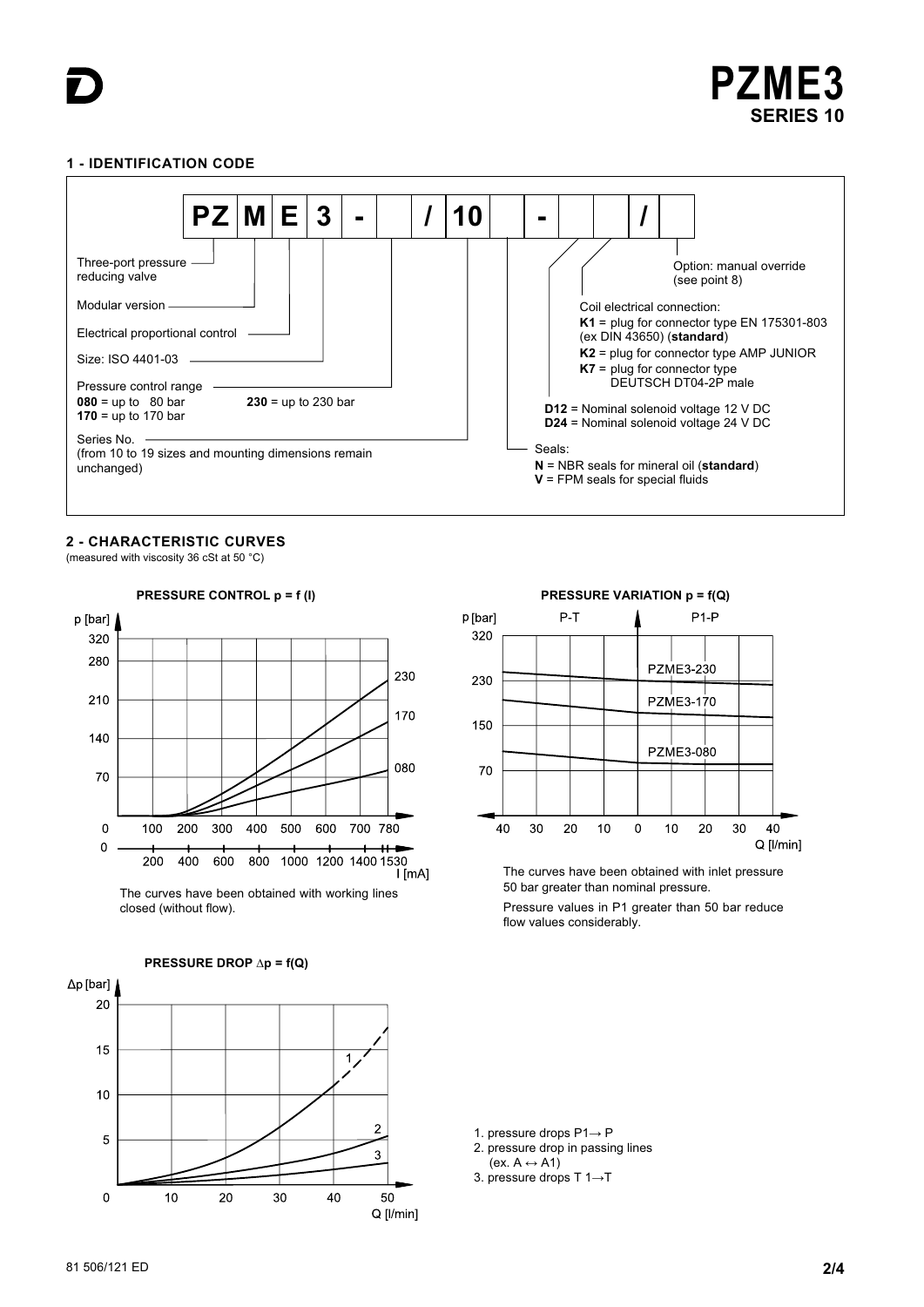

# **3 - HYDRAULIC FLUIDS**

Use mineral oil-based hydraulic fluids HL or HM type, according to ISO 6743-4. For these fluids, use NBR seals.

For fluids HFDR type (phosphate esters) use FPM seals (code V).

For the use of other fluid types such as HFA, HFB, HFC, please consult our technical department.

Using fluids at temperatures higher than 80 °C causes a faster degradation of the fluid and of the seals characteristics.

The fluid must be preserved in its physical and chemical characteristics.

# **4 - ELECTRICAL CHARACTERISTICS**

The proportional solenoid comprises two parts: tube and coil.

The tube, screwed to the valve body, contains the armature which is designed to maintain friction to a minimum thereby reducing hysteresis.

The coil is mounted on the tube and is secured by means of a lock nut. It can be rotated through 360° depending on installation clearances.

#### **Protection from atmospheric agents IEC 60529**

The IP protection degree is guaranteed only with both valve and connectors of an equivalent IP degree correctly connected and installed.

| electric connection | electric<br>connection<br>protection | whole<br>valve<br>protection |
|---------------------|--------------------------------------|------------------------------|
| K1                  | IP <sub>65</sub>                     |                              |
| K2                  | IP <sub>65</sub>                     | IP <sub>65</sub>             |
|                     | IP65/67                              |                              |

## **5 - STEP RESPONSE**

(obtained with mineral oil with viscosity of 36 cSt at 50 °C and electronic control card)

Step response is the time taken for the valve to reach 90% of the set pressure value following a step change of reference signal.

The table illustrates typical step response times measured with

## **6 - INSTALLATION**

These valves can be installed in any position without impairing correct operation if it is ensured that there is no air in the hydraulic circuit. Otherwise, vertical mounting with solenoid downward is preferable. In this case you must consider possible variations of the minimum controlled pressure values reported in point 2.

Connect the valve T port directly to the reservoir.

Add any return pressure value detected in the T line to the reduced pressure value.

### **NOTE: Occurring return pressures are to be added up to the value of pressure setting at T port.**

Valves are fixed by means of screws or tie rods on a flat surface with planarity and roughness equal to or better than those indicated in the relative symbols. If minimum values are not observed fluid can easily leak between the valve and support surface.

| <b>NOMINAL VOLTAGE</b>                                                   | V DC                       | 12   | 24   |
|--------------------------------------------------------------------------|----------------------------|------|------|
| <b>RESISTANCE (at 20°C)</b>                                              | Ω                          | 4.98 | 21   |
| <b>NOMINAL CURRENT</b>                                                   | А                          | 1.53 | 0.78 |
| <b>DUTY CYCLE</b>                                                        | 100%                       |      |      |
| <b>ELECTROMAGNETIC</b><br><b>COMPATIBILITY (EMC)</b>                     | According to<br>2014/30/EU |      |      |
| <b>CLASS OF PROTECTION</b><br>Coil insulation (VDE 0580)<br>Impregnation | class H<br>class F         |      |      |

| <b>REFERENCE</b><br><b>SIGNAL STEP</b> | $0 \rightarrow 100\%$ | $100 \rightarrow 0\%$ |
|----------------------------------------|-----------------------|-----------------------|
| Step response [ms]                     | 60                    | 60                    |

| Surface finishing |
|-------------------|
| 0.01/100          |
| 0.8               |
|                   |